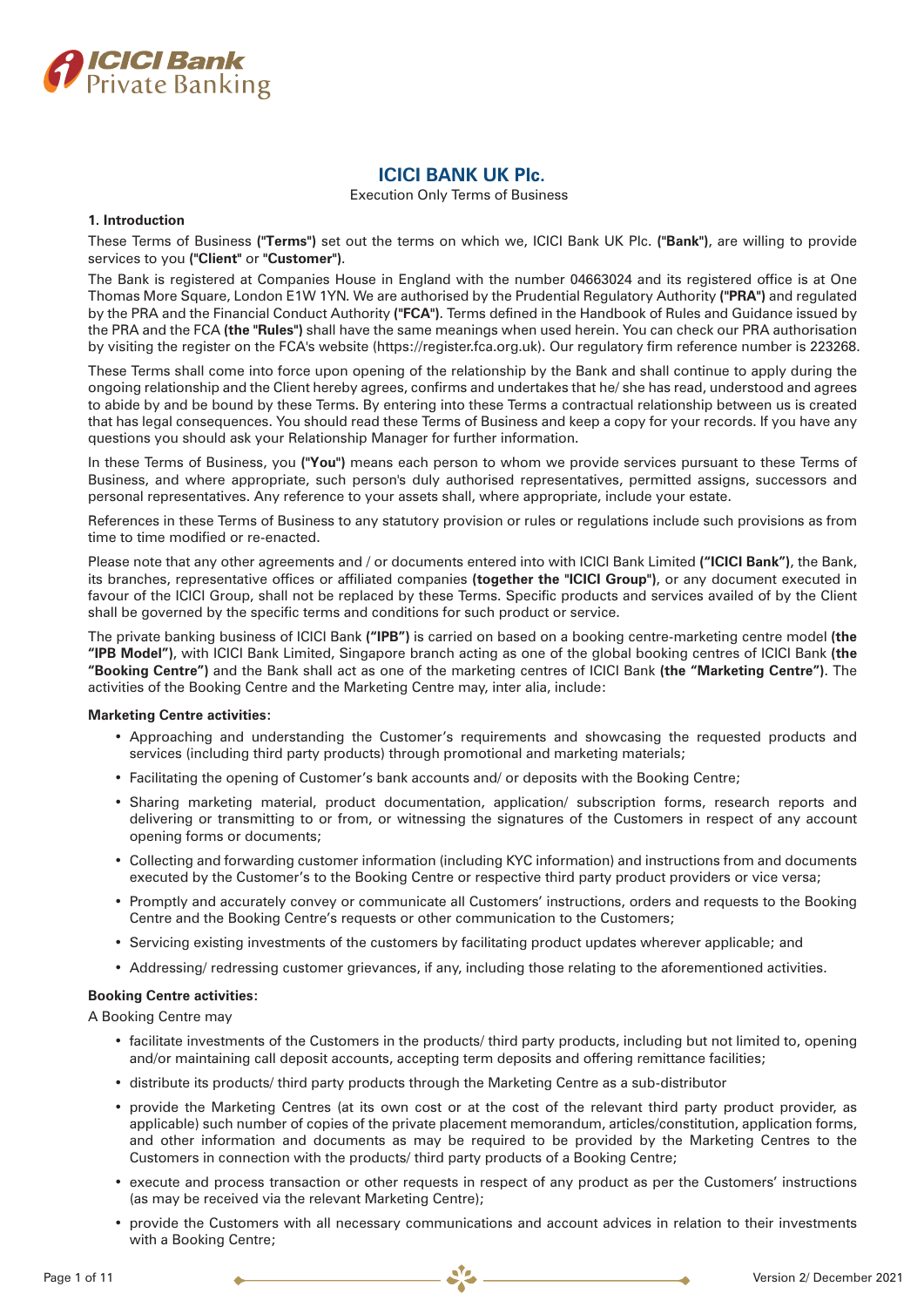

- provide the Customers with all transaction/investment confirmation advices after the completion of their relevant transactions with a Booking Centre;
- assist in the handling of all complaints from the Customers to the extent the same pertains to the responsibilities of a Booking Centre provided that the Booking Centre may forward complaints relating to the investment performance of third party products to the relevant third party product providers for resolution;
- act as the custodian of the investments made by Customers, by holding such investments in its name or its nominee's name, on the Customers' behalf, in accordance with the terms of the investment and custodial services agreement (or such other agreements as the Booking Centre may from time to time enter into with the Customers for this purpose), as executed by the Customers at the time of opening the relationship with the Booking Centre or anytime thereafter; and
- update the net asset values, statements, mark-to-market values, performance statements for the Customers' investments in third party products held with the Booking Centre, as per the updates received by it from such third party product providers.

The management, operations and performance of any third party products shall at all times be the sole responsibility of the respective third party product provider(s) and neither the Marketing Centre nor the Booking Centre is responsible for the same.

The roles and responsibilities of a Booking Centre and the Marketing Centre shall be as agreed between them in writing from time to time. For details, please refer to ICICI Bank's grievance redressal policy which is shared with you and as updated from time to time and available on:'http://www.icicibankprivatebanking.com/GrievanceRedressal.page? #toptitle'

# **2. Establishing a Relationship**

**2.1** Applicant(s) intending to establish a relationship with the Bank need(s) to sign these Terms, and all other documents, agreements and/or forms as may be required by the Bank, and furnish the same to the Bank. The Bank reserves the right to require submission of such other documents as may be determined by the Bank on a case by case basis.

**2.2** Applicant(s) understand(s) that no contractual rights, obligations or duties will have accrued to any party prior to:

- (i) The Bank's anti-money laundering policies and procedures pertaining to an Applicant's identity and source/s of funds having being satisfied in its sole discretion; and
- (ii) Successful verification of documentation requested for by Bank.

**2.3** Acceptance of documents by the Bank does not automatically confer any right to the applicant(s) to open the relationship. The applicant is bound to furnish any further documents or rectification of the documents already submitted to the Bank as and when required by the Bank. The Bank is entitled to hold back or suspend the relationship or part or whole of the services offered/ provided or to be offered or provided to the applicant or Client until receipt of the documents or rectification as sought by the Bank.

# **3. Services to be provided by the Bank**

**3.1** Where we provide investment services to you we will do so on an execution only basis. This means that you will not receive investment advice from us and that we will only execute transactions or make investments in accordance with instructions from you. Accordingly, you should be aware that we will not advise you as to the merits of a particular investment, with all investment decisions being entirely a matter for your own judgement. We recommend that you engage a suitably qualified investment or financial or other professional advisor in the event you require any investment advice or require assistance with your financial planning.

**3.2** Subject to clause 3.1, the Bank will offer the following services (the "Services") to the Client on the terms set out herein:

**3.2.1** Provide information on Investments (as defined below) or arrangements involving Investments in instruments including shares, bonds, mutual funds, notes, derivatives, options, collective investment schemes in various financial markets;

**3.2.2** Provide information on Investment Opportunities to the Client on behalf of the Bank or other members of the ICICI Group or third parties ("Investment Opportunities") which, unless the context otherwise requires, shall mean: investment(s) in deposits, deposits with forwards; loans and leverage, bonds, notes, derivatives, options, mutual funds and other collective investment schemes and any other investment or financial opportunity.) The term "Investments" shall consequently mean investment in Investment Opportunities. While the Bank shall not intentionally provide to the Client any information it knows to be inaccurate or misleading, the Client acknowledges that the Bank and/ or ICICI Group (including the Booking Centre) shall not be responsible in any manner for the accuracy of the information provided by it to the Client;

**3.2.3** Provision of research and other information and materials related to Investment Opportunities that the Bank considers may be of interest to the Client or which may be requested by the Client provided that the Client shall make any decision only after considering the merits and demerits of such a decision (based on its own financial assessment or in consultation with a third party financial advisor other than the Bank), and Bank shall not be responsible for such decision for any reason whatsoever;

**3.2.4** Passing of instructions and orders from the Client to undertake Investments with other members of the ICICI Group or other third parties and/or arranging for execution of such instructions or orders from the Client and passing it on to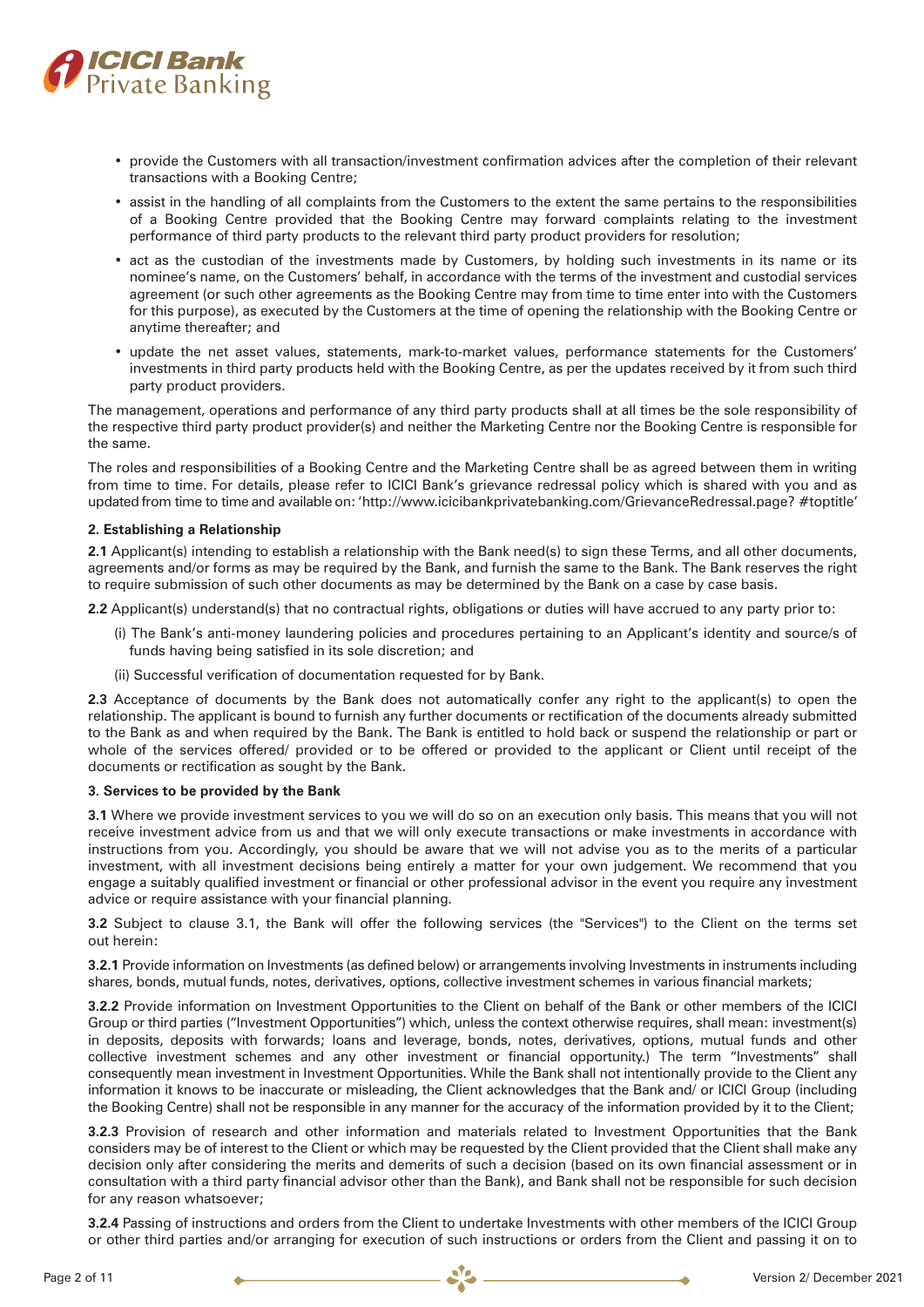

other members of the ICICI Group or to third party brokers or third party funds/issuers for the purpose of execution. The Bank agrees that in providing such services it owes a duty to the client to act in the client's best interests. In the case of such executions being undertaken by ICICI Group or other third parties located outside the EU/EEA, the Bank will not be subject to the best execution requirements as defined by and in accordance with the FCA rules.

**3.2.5** In case the Client instructs the Bank to arrange for execution of any investment transaction with other members of the ICICI Group or to third party brokers, issuers, fund managers appointed by members of the ICICI Group for the purpose of execution, the Bank shall assist in obtaining the appropriate acknowledgment / confirmation note from the relevant Booking Centre in relation to that particular investment transaction and forward the same to the Client; and

**3.2.6** Such other services as the Bank is duly authorised to offer to the Client in or from the UK.

**3.3** The Client hereby acknowledges that the above listed Services offered by the Bank relate to Investment Opportunities or Investments offered by the Bank and those offered by certain branches of ICICI Bank Limited (including ICICI Singapore Branch) and/or third parties. The Client hereby further acknowledges that Investments when availed are booked by other branches of ICICI Bank Limited and/or third parties (the "Booking Centre), outside the UK. Under the foregoing arrangement, the Bank is responsible for carrying out and/or undertaking the Services with the Client as one of its activities. On the other hand, the Booking Centre with whom the Investments are booked, will have a separate relationship with the Client in addition to the relationship existing between the Bank and the Client.

**3.4** Based on the foregoing, the Client hereby acknowledges, declares, represents, undertakes and warrants to the Bank at the time of entering into these Terms and on a continuing basis that:

- (a) The Services are carried out by the Bank solely in relation to the Investment Opportunities offered by the Booking Centres. The Bank is responsible for the acts and omissions of its own representatives, employees, agents or contractors and for the Marketing Centre activities (as detailed above) in relation to its carrying on of the Services to the Client subject to the Terms herein and for the Marketing Centre activities (as detailed above) in relation to the Client's Investment in the Investments Opportunities;
- (b) Once the Investment(s) is/are availed by the Client from a Booking Centre a separate relationship is also established between the Client and the Booking Centre; and

**3.5** The Bank (either itself or on behalf of the Booking Centre), may restrict the type of transaction(s) and/or investment(s) where the Bank determines that the information available with the Bank (as furnished by the Client at the time of relationship opening and from time to time thereafter) in relation to the Client is incomplete and not up-to-date. This would include, where applicable, any failure to satisfactorily provide information required by the Bank in relation to the Client's knowledge and experience of the relevant Investment(s).

**3.6** The Bank may send through couriered correspondence or post from time to time to the mailing address furnished by the Client, in addition to such items relevant to the relationship opening. Hence, it is incumbent upon the Client to inform the Bank of any changes in mailing address immediately. The Bank will not be responsible for any loss, damage or consequences for wrong delivery of the items arising out of the Client not informing the Bank of its change in mailing address/other communication details for any reasons whatsoever. Without derogating from the obligations of the Client contained in this clause, it is clarified that the Bank may, when appropriate and as provided for herein, also use electronic means to communicate with the Client on such terms and conditions as it may specify. The Client acknowledges that it shall ensure that the Client's information remains up-to-date and changes if any are duly communicated to the Bank.

**3.7** The Client hereby agrees that I/we am/are acting as a principal on my/our own behalf and not as an agent for any third party. The Client further declares that any further acts and transactions by me/us related to the relationship established with the Bank shall also be on my/our own behalf. At no time shall I/we shall act on behalf of any other person.

# **4. Conduct of Account**

**4.1** Operations in the relationship shall be permitted only after the activation of the relationship and the Client who has opened a relationship with the Bank should get a confirmation from the Bank as to the activation of the relationship. A relationship shall not be activated unless all procedural requirements under clause 2 above are successfully completed and the Bank has notified the Applicant(s) of the opening of the relationship with the Bank. The Bank shall not be responsible or liable for any consequences or losses suffered to the Applicant(s) due to any operation or attempted operation of the relationship prior to the activation of the relationship.

**4.2** Transactions are entertained normally during banking hours at the Bank, unless agreed otherwise between the Bank and the Client. The Bank is authorised to receive and act on instructions or orders given by or appearing to be given by the Client in writing, by telephone, by email or by such other means as may be specified by the Bank from time to time subject to such conditions as it may deem fit. The Bank is under no obligation to pass on instructions or orders received by it to other members of the ICICI Group or third parties received by it through mobile telephone, other electronic means (e.g. e-mail), instructions or orders which are or appear to be incorrectly signed or received outside its usual business hours unless specifically agreed to by the Bank, subject to such terms and conditions as it may specify from time to time. The Client acknowledges that the Bank may receive some instructions or orders from the Client solely as an intermediary for other members of the ICICI Group or third parties and the receipt of an instruction or order by the Bank will in no way prejudice the right of the Bank or any other member of the ICICI Group or third parties to reject such an instruction or order on the basis that it is not signed correctly, does not correspond with the rules and regulations of the relevant exchanges, exceeds the total credit balance of the Client's account with ICICI group or in any other way is in breach of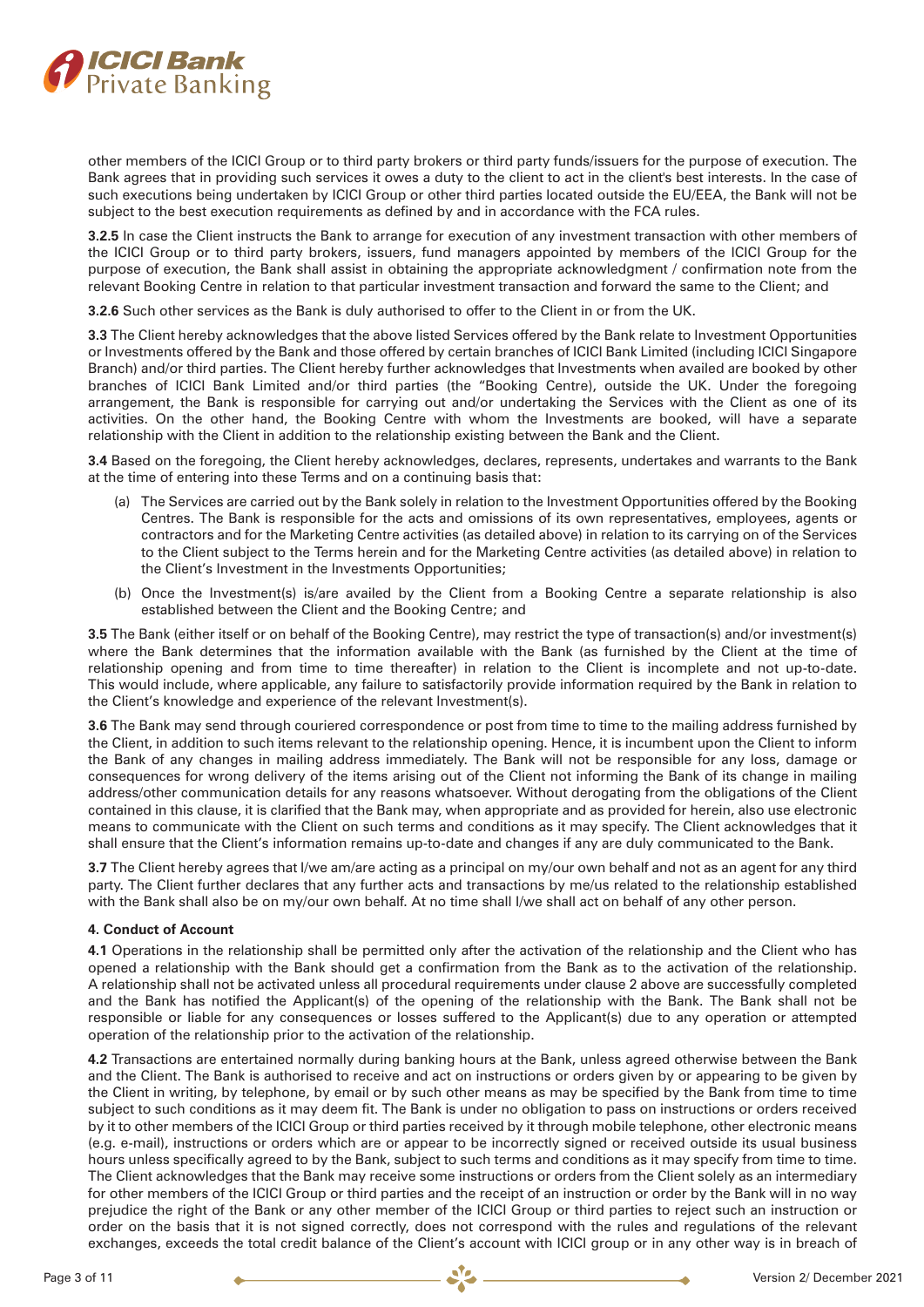

these Terms or the terms of the Client's agreement for the operation of their relationship with any other member of the ICICI Group.

**4.3** Details of the fees and charges payable to the Bank for rendering the Services may be found in a separate Schedule 1, with the heading "Fees for Services" and may be changed from time to time. In case of any change in the "Fees for Services", the Bank would give a 60 days notification in writing to the Client which shall take effect immediately. The Bank will notify you of any such changes which may be to your disadvantage by sending you a personal notice (which may be sent electronically) at least two months in advance of the change.

The Bank will notify you of any changes which are not to your disadvantage by sending you a personal notice (which may be sent electronically) within 30 days of making such change. It is clarified and the Client acknowledges that a Booking Centre may have their own fees and charges applicable and these shall be governed by the terms and conditions of the relationship between the Client and the Booking Centre

**4.4** The Bank shall not provide any advice to the Client regarding tax implications of Investments in particular or the Client's tax position in general. The Client is recommended to consult a local tax specialist regarding such matters.

**4.5** The Bank will only receive instructions or orders from those persons authorised to operate the relationship in accordance with existing arrangements (which will remain effective until such time as the Bank receives written cancellation of such persons authority, regardless of entries to the contrary in any public register or otherwise). Where more than one person has been authorised to provide instructions or orders on behalf of a Client, the Bank may assume that each such person can exercise such authority alone, unless the Client provides written instructions to the Bank to the contrary.

**4.6** The Bank shall be under no obligation to monitor the Investment(s).

**4.7** Nothing in these Terms nor any information and communication given to the Client by the Bank nor the acceptance of any instructions or orders to undertake Investments on behalf of the Client will give rise to any fiduciary or equitable duties on our part which would require the Bank to accept responsibilities additional to those set out in these Terms.

**4.8** In the event of any dissatisfaction on the Client's part in respect of Services provided by the Bank pursuant to these Terms, the Client may follow the process as available in our grievance redressal policy to facilitate resolution of the issues faced by our Private Banking customers or forward a complaint in writing sharing in details the nature of the same to the following address:

ICICI Bank UK Plc. One Thomas More Square. London E1W 1YN. Please refer our grievance redressal policy available on 'http://www.icicibankprivatebanking.com/GrievanceRedressal.page? #toptitle' for more details.

In responding to and assessing the merits of the complaints, the Bank shall comply with and be guided by its complaint handling policy and procedures.

If you are an eligible complainant and we do not provide you with a final response within eight weeks from the date we received your complaint, or if you do not agree or are dissatisfied with the outcome of our response, you may have the right to refer your complaint to the Financial Ombudsman Service, which is an independent dispute resolution service.

The Financial Ombudsman Service can be contacted at: The Financial Ombudsman Service, Exchange Tower, Harbour Exchange, London, E14 9SR; or www.financial-ombudsman.org.uk/. You will not be eligible to complain to the Financial Ombudsman Service if your complaint relates to any responsibility of the Booking Centre.

**4.9** Investment Opportunities offered through the Booking Centres will not benefit from protection under the UK's Financial Services Compensation Scheme.

# **5. Client Money**

**5.1** In this clause, the term "Client Money" has the same meaning as in the Rules.

**5.2** We will not hold or receive Client Money for you and therefore the Rules relating to the holding of Client Money will not apply.

**5.3** In the event of us receiving money on your behalf, it will be held in a bank account with us as banker pursuant to the account opening documentation. Because your money will be held by us as banker, and not as trustee, your money may not be fully protected in the event of our insolvency.

**5.4** You should note that we will not pay interest on any money we receive hereunder unless expressly agreed between us.

# **6. Closure of Account**

The Bank reserves the right to terminate the relationship at any time and for any reason by providing thirty (30) working days prior written notice to the Client at its last known address (as per the Bank's records) without assigning any reasons thereof and without any liability. However, the Bank reserves the right not to give any such notice where in the opinion of the Bank there exist certain exceptional circumstances which necessitate closure of the account (e.g. where the account is used for criminal, terrorist or anti money laundering activities or where the account is required to be terminated to comply with the regulatory/statutory requirements, etc., including but not limited to compliance with any requirements of and/ or as mandated by applicable regulatory or law enforcement agencies).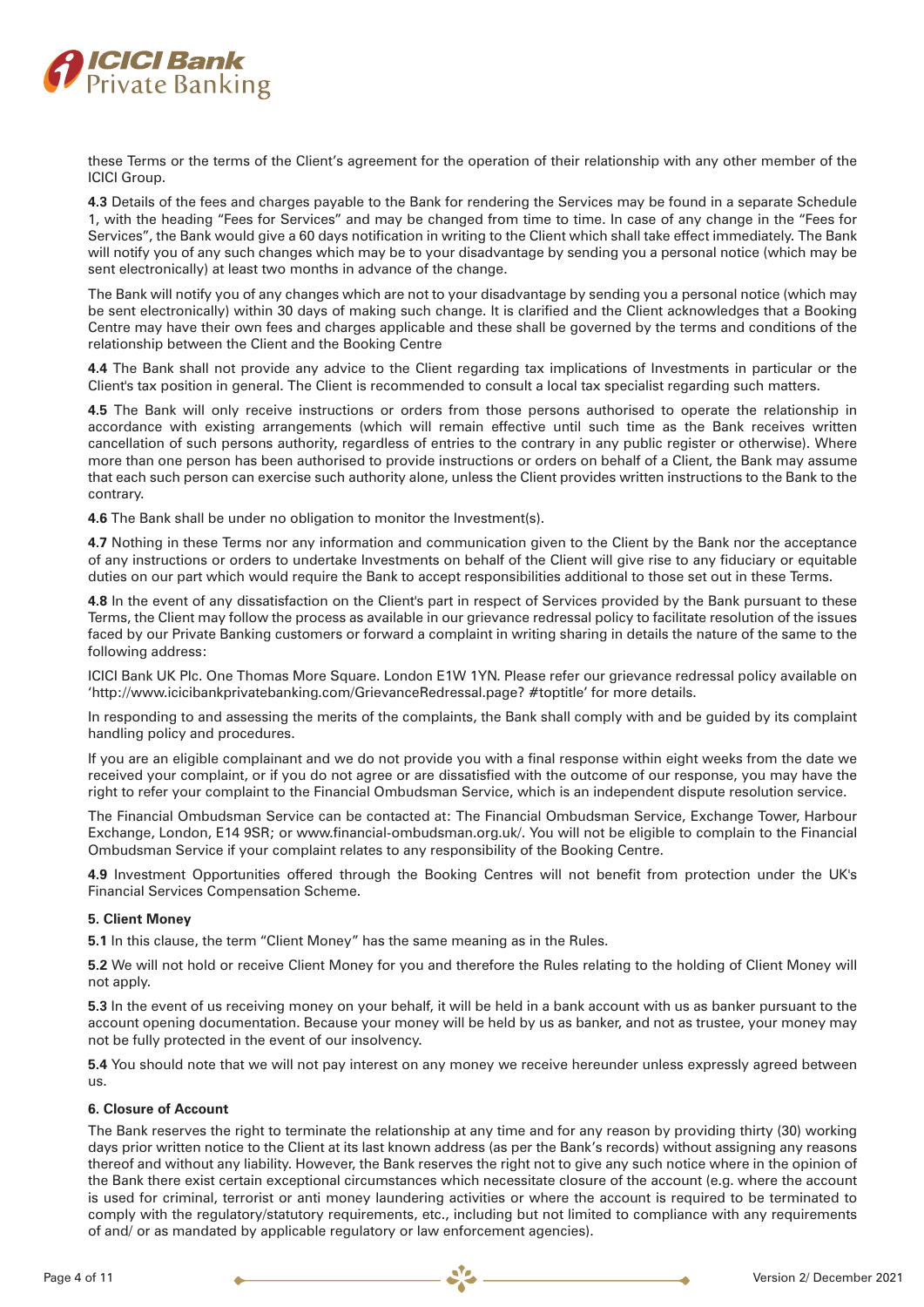

# **7. Banker's Lien and Right of Set Off**

**7.1** The Bank shall have the right of lien, irrespective of any other lien or charge, present as well as future on all the Investments in any of the accounts of the Client with ICICI Group, whether in single name or joint name(s), to the extent of all outstanding dues, whatsoever, arising as a result of any of the Bank's services extended to and/or used by the Client or as a result of any other facilities that may be granted by the ICICI Group to the Client. The Bank is entitled without any notice to the Client to settle any indebtedness whatsoever owed by the Client to the Bank or ICICI Group, whether actual or contingent, or whether primary or collateral, or whether joint and/or several, including without limitation indebtedness under any indemnity given by the Client to the Bank or ICICI Group hereunder or under any other document/agreement. The Bank's rights hereunder shall not be affected by the Client's bankruptcy, death or winding up.

**7.2** The above mentioned rights of the Bank are without prejudice to the obligations of the Client to pay to ICICI Group when due all its indebtedness and without prejudice to any other rights that the Bank may have against the Client for recovery of outstanding from Client to the Bank.

**7.3** The Bank shall be entitled to withhold payments out of moneys payable to the Client or not execute the Client's instructions in case any amounts outstanding from the Client to ICICI Group are not paid when due and the Bank shall not be liable for any consequences of such withholding or failure to execute. Notwithstanding the foregoing, where required by any domestic and/or overseas regulators or tax authorities, the Client hereby consents and agrees that Bank may withhold, and pay out from his/ her account(s), such amounts as may be required to be paid in accordance with applicable laws, regulations, agreements with regulators (if any) and/or authorities and directives.

# **8. Instructions**

**8.1** The Client hereby appoints and designates the Bank to be the Client's contact with the ICICI Group and confirms that, for the purposes of this clause 8, the authorisation and acknowledgements are intended to be for the benefit of both the Bank and the ICICI Group.

**8.2** The Bank may agree to perform certain services on the basis of instruction given through electronic means such as telephone, E- mail and other electronic channels of communication acceptable to the Bank. The Client shall specifically indemnify the Bank for carrying out email and/or other electronic instructions in a form and manner acceptable to the Bank on such terms and conditions as may be specified by the Bank from time to time, including authorising the Bank to forward their instructions received by the Bank by email and/or other electronic means of communications in relation to Investments to a Booking Centre. Even with such an indemnity the Bank reserves the right not to act on instructions received by any email or electronic instructions if we reasonably believe that such instructions are incorrect, unauthorised or fraudulent, we will refuse to act upon such instructions. In any case all instructions given by email or other electronic form must be mailed in original hard copy to the Bank by the Client on the same day of receipt by the Bank of such email or other electronic instruction (unless otherwise agreed by the Bank).

**8.3** The Client hereby acknowledges and expressly agrees that the Bank may record telephone discussions (including instructions or orders) with the Client or any third parties including representatives of the Client and that such recording will be kept by the Bank, and be the sole property of the Bank, which can also be disclosed as per clause 12 on "Disclosure".

**8.4** The Client hereby authorises the Bank (and its employees, respectively) to examine documents and to obtain and process all relevant information regarding the relationship and data (including personal sensitive data), with the ICICI Group. The Client further authorises the Bank (and its employees, respectively) to transfer the Client data, including personal sensitive data, to the ICICI Group, including for processing or for establishing relationships with ICICI Group. Such Client data may also be transferred to any third party as far as the maintenance of the Client relationship and the execution of Client's orders and instructions requires such transfer and/or processing. This authorisation does not entitle the Bank to dispose of any funds lying with ICICI Group, to enter into liabilities to the Client's charge or make investment decisions for the Client.

**8.5** The Client hereby agrees to communicate with the ICICI Group primarily through the Bank. The Client agrees to forward messages and orders addressed to the ICICI Group to the Bank. The Bank, in its capacity as an intermediary between the ICICI Group and the Client, will forward those orders and messages to other members of the ICICI Group. The Client agrees that the ICICI Group may also send its messages addressed to the Client through the Bank.

**8.6** The Client hereby agrees that the ICICI Group may remunerate the Bank for undertaking the functions referred to in this clause 8.

**8.7** The ICICI Group and the Bank may transmit information regarding the relationship or instructions of the Client to the Client by means of mail, phone, electronic means or otherwise, at their free discretion. Electronic means include the use of the Bank's and ICICI Group's own or third-party networks, instead of the customary mailing or in addition thereto.

**8.8** This clause 8 shall not expire upon the death, incapacity to act or bankruptcy of the Client. The provisions of clause 8 shall remain in relation to the Bank and ICICI Group until receipt by the Bank and ICICI Group of a written revocation from the Client.

**8.9** The Client agrees and undertakes to notify the Bank, within thirty (30) calendar days where there is any change in any information provided by the Client to the Bank, including but not limited to changes to the nationality, residential status, etc. of the Client.

 $e^r$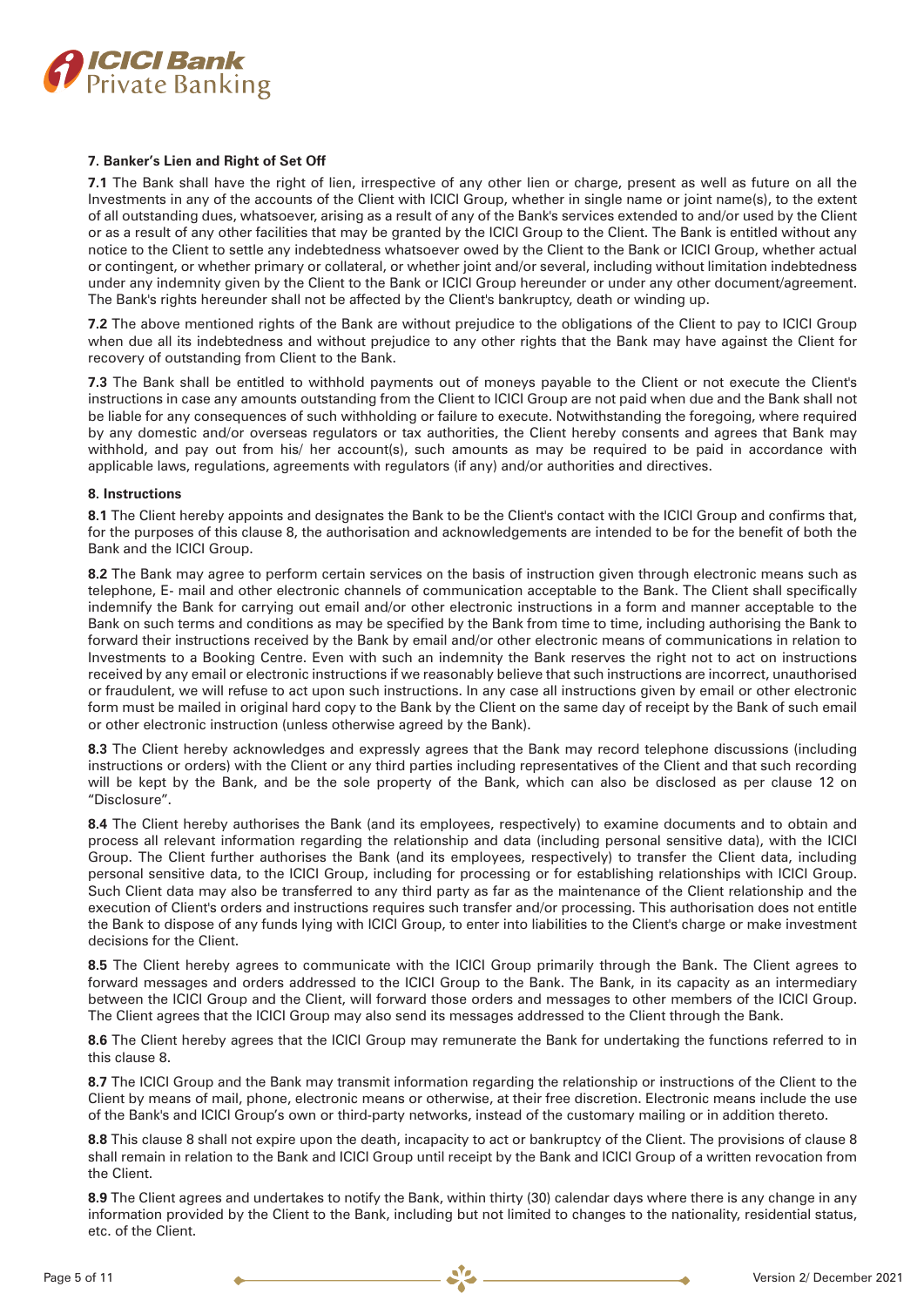

### **9. Indemnity**

**9.1** Save as may be otherwise provided for by law and to the extent permitted by the applicable laws, the Bank and ICICI Group shall not be liable for any failure to perform any obligation contained in the Terms or for any loss or damage whatsoever suffered or incurred by the Client howsoever caused and irrespective of whether such loss or damage is attributable (directly or indirectly) to any dispute or any other matter or circumstance whatsoever.

**9.2** The Client shall keep the Bank (and to the extent that the Client has a relationship with a Branch, the Branch) indemnified at all times against, and keep the Bank harmless from all actions, proceedings, claims, losses, damages, costs and expenses (including legal costs) which may be brought against or suffered or incurred by the Bank in resolving any dispute relating to the Client's account with ICICI Group (except where such actions, proceedings, claims, losses, damages, costs and expenses can be attributed to the Bank's role as a Marketing Centre) or in enforcing the Bank's rights under or in connection with the terms and conditions contained herein, or which may have arisen either directly or indirectly out of or in connection with the Bank performing its obligations hereunder or accepting instructions, including but not limited to, email and other telecommunications or electronic instructions, and acting or failing to act thereon.

**9.3** The Client shall keep the Marketing Centre indemnified at all times against, and keep the Marketing Centre harmless from all actions, proceedings, claims, losses, damages, costs and expenses (including legal costs) which may be brought against or suffered or incurred by the Marketing Centre in resolving any dispute relating to the Client's account with ICICI Group or in enforcing the Marketing Centre's rights under or in connection with the terms and conditions contained herein, or which may have arisen either directly or indirectly out of or in connection with the Marketing Centre performing its obligations hereunder or accepting instructions, including but not limited to, email and other telecommunications or electronic instructions, and acting or failing to act thereon.

**9.4** The Client shall solely be responsible for ensuring full compliance with all the applicable laws and regulations in any relevant jurisdiction in connection with establishment of his/her/its relationship with the Bank and shall indemnify and keep indemnified the Bank from all actions, proceedings claims, losses, damages, costs and expenses (including legal costs on a solicitor and client basis) which may be brought against or suffered or incurred by the Bank in connection with any failure on the part of the Client to comply with any such applicable laws/regulations.

**9.5** The indemnities contained in the Terms shall continue notwithstanding the termination of the relationship.

**9.6** The Client undertakes and agrees to indemnify the Bank on a full indemnity basis against all liabilities incurred by the Bank as a result of or in connection with the execution, delivery, registration, performance or enforcement of the Terms or losses and/or damages which the Bank may incur in giving effect to the Client's instructions, and further acknowledges that neither the Bank nor any other member of the ICICI Group shall be responsible for any loss or damage suffered by the Client as a result of:

- (a) Any information given under these Terms (including, without limitation, any adverse tax consequences);
- (b) The receipt and passing on of any instructions or orders in respect of any Investment (including, without limitation losses arising from delays, other losses, errors, mutilation, duplication or similar occurrences in the transmission or transportation of instructions or orders); or
- (c) The Bank or any other member of the ICICI Group:
	- (i) Acting in good faith in respect of an instruction or order given or purported to be given by the Client;
	- (ii) Not investigating an instruction or order which they believe to be genuine but which is not;
	- (iii) Not following an instruction or order where they reasonably believe that if it was followed it would be in breach of a relevant law, regulation or rule;
	- (iv) Not passing on or giving effect to an instruction or order prior to its actual receipt;
	- (v) Giving effect to an instruction or order which is countermanded after giving rise to binding rights or obligations; or
	- (vi) Being unable to pass on an instruction or order, as requested, to other members of the ICICI Group or to the appropriate third party, or, in respect of a member of the ICICI Group other than the Bank, execute, an instruction or order;
- (d) 9.6 (a), (b) and (c) (i) to (vi) will not apply for any loss or damage arising directly as a consequence of the gross negligence, fraud or wilful default of the Bank or any of its directors, officers or employees.

#### **10. Conflicts of Interest**

The Bank is required to take reasonable steps to identify and manage conflicts of interest between it and you as well as conflicts of interest between customers that arise in the course of our provision of Services. We operate in accordance with our Conflicts of Interest Policy which is designed for this purpose. A summary of our Conflicts of Interest Policy is available on our website and upon request from your Relationship Manager.

### **11. Declaration**

**11.1** The Services offered by the Bank to the Client entails only a relationship between the Client and the Bank in the UK and not with any entity within the ICICI Group or any third parties. Any such relationships with a member of the ICICI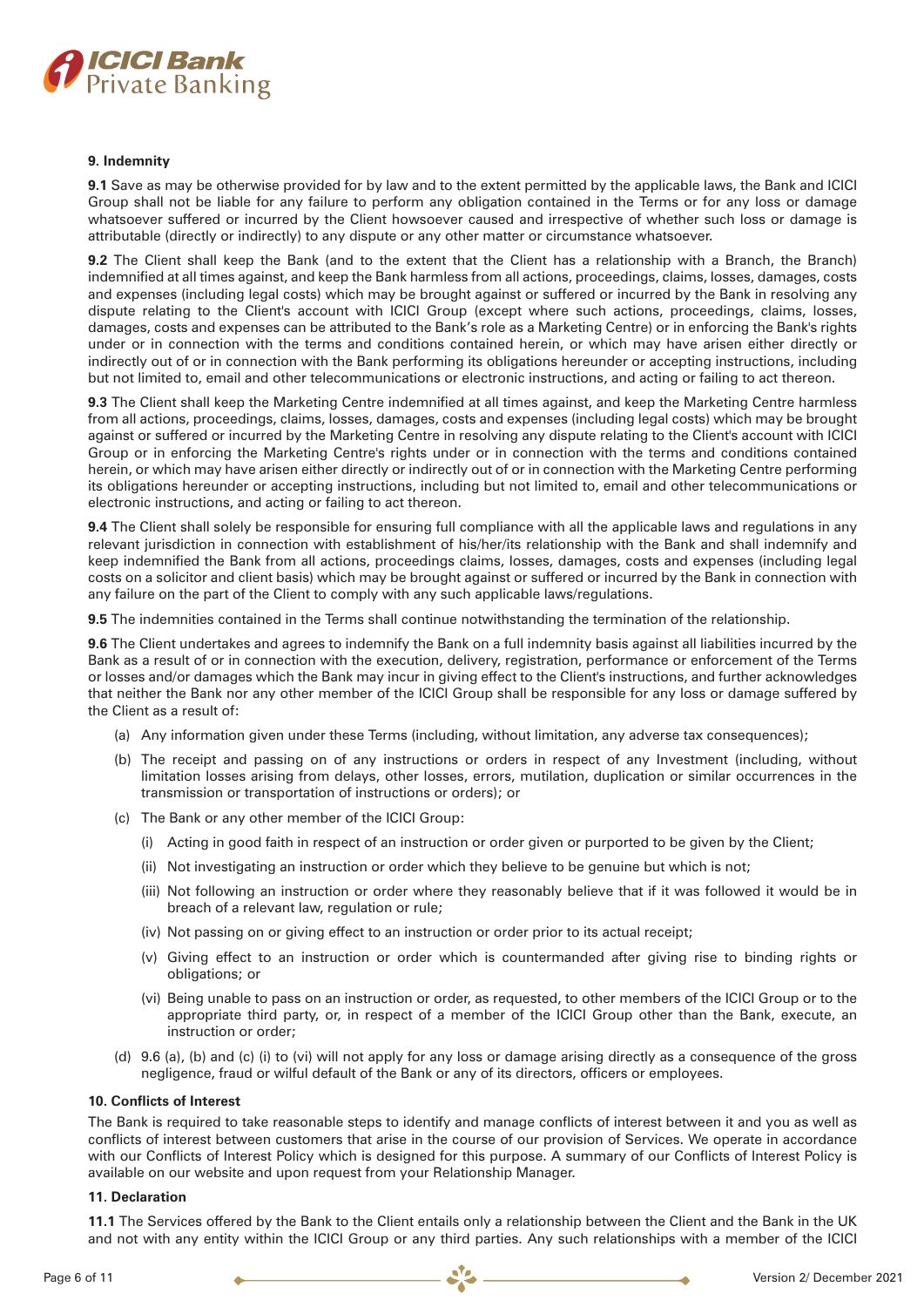

Group or any third parties will be governed by a separate client relationship agreement between the Client and any of the other offices or branches of ICICI Bank Limited or ICICI Group or relevant third parties, which is independent from the relationship established between the Bank and the Client. ICICI Group or any of the other offices or branches of ICICI Bank Limited or appropriate third parties shall not in any manner be liable for any delays, losses, damages, claims or expenses of whatsoever nature arising in relation to any Client's relationship with the Bank.

**11.2** The Client hereby confirms his/her/its understanding of the relationship with the Bank pursuant to clause 11.1 above.

**11.3** The Bank may, as it deems fit and without reference to the Client, outsource all or any of its obligations hereunder subject to any applicable regulations and without prejudice to its obligations hereunder. The Bank shall have the right to outsource or sub-contract any part of the banking operations to such third party (including but not limited to any party outside UK) on such terms as the Bank deems fit in its reasonable discretion. Such operations shall include but not be limited to, creation, maintenance and archiving of documents and records.

### **12. Disclosure**

**12.1** The Client hereby irrevocably authorises the Bank, as and when the Bank is required to do so by applicable law or when the Bank regards such disclosure as necessary or expedient (including but not limited to disclosures for the purpose of credit review of any account of the Client with ICICI Group whether singly or jointly with others or otherwise), any information relating to the Client, its account(s) with ICICI Group or information on the other assets held on the Client or on the Client's behalf, to:

- (i) its head office, affiliates or any other branches or subsidiaries of ICICI Bank Limited or ICICI Group;
- (ii) its auditors, professional advisers and any other person(s) under a duty of confidentiality to the Bank;
- (iii) vendors, installers, maintainers or services of the Bank's computer systems;
- (iv) with domestic or overseas regulators or tax authorities where necessary to establish the tax liability of the Client, in any jurisdiction;
- (v) any exchange, market, securities market or other authority or regulatory body and/or law enforcement agencies having jurisdiction over the Bank, its head office or any other branch of ICICI Bank Limited or over any transactions effected by the Client or for the Client's account (s) with ICICI Group;
- (vi) any party entitled to make such demand or request;
- (vii) any person (including any agent, contractor or third party product/ service provider) with whom the Bank contracts or proposes to contract with regard to the provision of services in respect of the Client's account(s) with ICICI Group or in connection with the operation of the Bank's business;
- (viii) any person employed with, or engaged as an agent by, the Bank or its head office or affiliates, including any relationship officers, for the purposes of or in connection with interactions with the Clients or providing services to the Clients or processing transactions pertaining to the Clients' account(s) with ICICI Group; and
- (ix) to enable the Bank to centralise or outsource its data processing and other administrative operations) to the Bank's head office, its affiliates or third parties engaged by the Bank (whether within or outside UK) for any such services/operations.

**12.2** The Client hereby agrees and consents that the Bank shall be entitled, in connection with the Client's application for any account, facilities or services provided by the Bank, or during the course of the Client's relationship with the Bank, to obtain and procure information pertaining to the Client or any of his/ her/ its accounts with ICICI Group in order to ascertain the legal or financial position of the Client from whatever sources available to the Bank.

**12.3** The Bank shall process personal data in relation to the Client only for the purposes of implementing the arrangements set out in these Terms or for any purposes connected with any services offered to the Client by the Bank or by any other member of ICICI Group or in connection with any services offered by ICICI Group or any member of it in which the Client might be interested.

**12.4** The Client hereby agrees that the Bank may transfer personal data in relation to the Client to third parties or to other members of ICICI Group for the purposes set out in this clause 12. The Bank will not process Personal Data outside of a country that is not deemed to provide an adequate level of protection for personal data by a competent authority and in the absence of which, will ensure that appropriate safeguards are applied, and on condition that enforceable data subject rights and effective legal remedies for data subjects are available.

**12.5** Neither the Customer nor any other person benefiting in any capacity, directly or indirectly, in connection with or from the Terms and/or any instruments and/or payments there under is a Specially Designated National (SDN) and/ or otherwise sanctioned under the sanctions promulgated by the United States (including its Office of Foreign Assets Control's (OFAC)), India United Nations, European Union, the jurisdiction of the branch/ representative office of ICICI Bank and/or any other country (collectively, the "Sanctions").

**12.6** Data may be transferred overseas pursuant to the provisions of this paragraph. The information disclosed pursuant to this paragraph may be subject to further disclosure by the recipient to other parties in accordance with the laws of the country in which the recipient is located. Such laws maybe wider in scope and implemented under less restrictive terms than would otherwise be the case in UK due to the difference in applicable laws and regulations.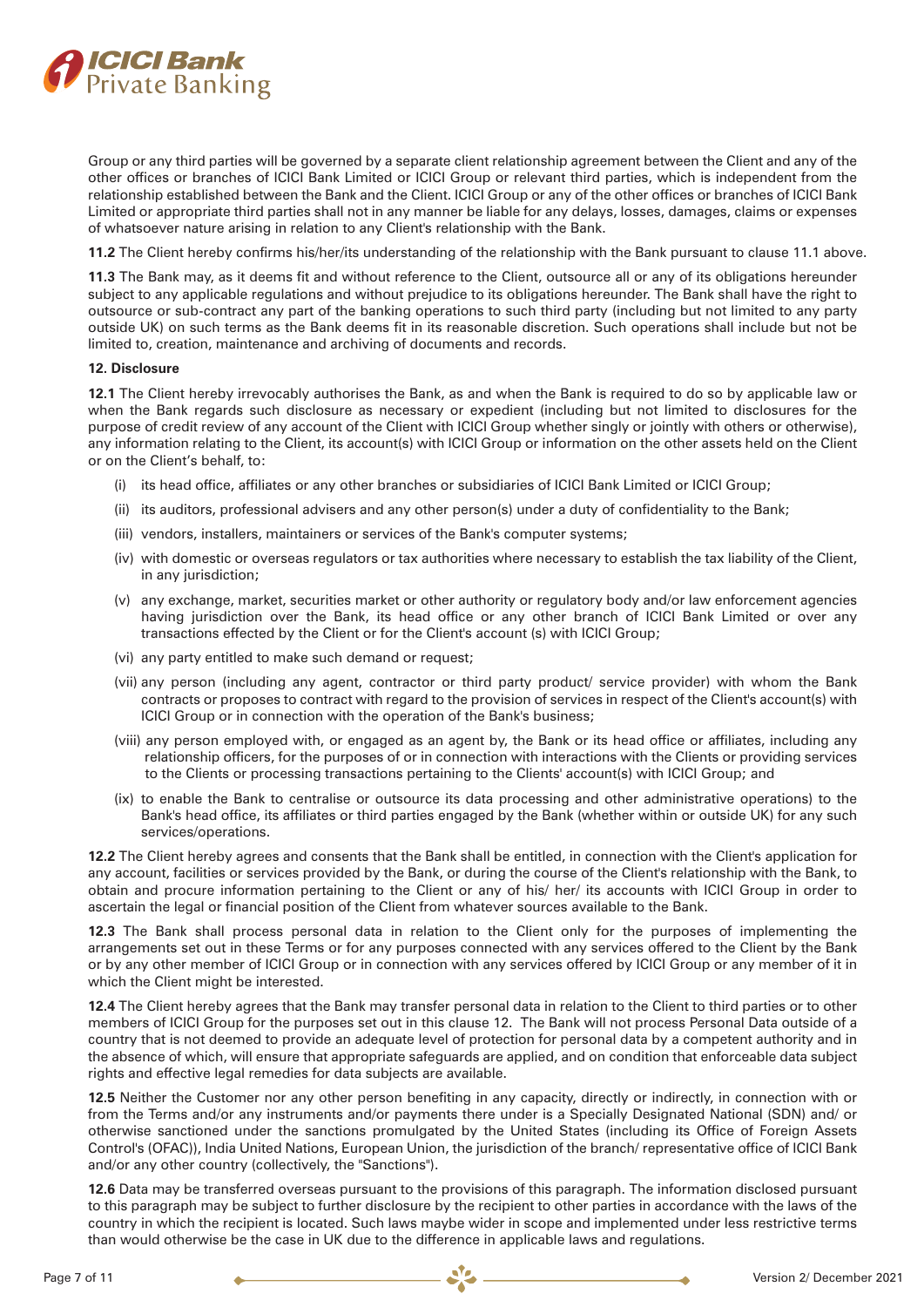

The Bank is authorized to contact any source of information, person or entity, nominated in this form as a reference, to verify the information provided.

Any such contacted references, financial institutions, banks, debt collection companies, credit bureau, or any other person or entity are authorized to provide the Bank and/or the ICICI Group any requested information about me/us.

**12.7** The Bank has the right to approve or decline my/our application.

**12.8** Our Privacy Notice explains how we collect, use, disclose, transfer and store your information and sets out your rights to your information. This can be found on our website http://www.icicibank.co.uk/personal/privacy-notice.page?

### **13. General Provisions**

**13.1** The Terms as amended from time to time as aforesaid together with other terms and conditions of the Bank governing specific products/ services shall constitute a binding contract between the Client and the Bank and the Client represents and warrants that these Terms will be legal, valid, binding on and enforceable against the Client, his/her/its executors, administrators, successors and/or other legal representatives.

**13.2** The invalidity, illegality and unenforceability of any one or more or any part of the provisions of the Terms under any applicable law shall not prejudice or affect or impair in any way the validity, legality or enforceability of the remaining provisions of the Terms or any part thereof. These Terms shall be construed as if such invalid, unlawful or unenforceable provision or part thereof has never been contained herein. Any provision of the Terms that is invalid, illegal or unenforceable in any jurisdiction shall, as to such jurisdiction only, be ineffective to the extent of such invalidity, illegality or unenforceability, without rendering invalid, illegal or unenforceable the remaining provisions of the Terms in such or any other jurisdiction.

**13.3** If any provision in the Terms shall conflict or become inconsistent with any applicable laws or regulations for the time being in force or the rules of any relevant authority or body having jurisdiction over the subject matter of the Terms or its application, then for such purposes (but not further or otherwise) the Terms shall be construed as if such provision has been modified in such manner as the Bank may in its discretion deem necessary for the purpose of giving the fullest possible legal effect to the Terms.

**13.4** No failure or delay on the part of the Bank in exercising any right, power or privilege under the Terms shall operate as a waiver thereof or of any other right, power or privilege of the Bank, nor shall any single or partial exercise of any right, power or privilege of the Bank and each of the Bank's rights powers and remedies shall continue in full force and effect until such rights, powers or remedies are specifically waived by an instrument in writing executed by the Bank.

**13.5** In the event of war, revolution, insurrection, military disturbances, riot, civil commotion or other similar action, strike, lockout, stoppage or restraint of labour, seizure or confiscation of currency or other assets or other governmental action, any imposition of currency exchange control by any government, any act of God, any event outside the control of the Bank, or any implementation of any laws, by-laws, restrictions, regulations, orders or directives imposed by any authority, regulatory body or government, whether or not having the force of law, which in the Bank's opinion hinders or prevents the performance by the Bank of its obligations under the Agreement (whether of delivery or payment or otherwise) or any Contract (an "event of force majeure"), then the Bank may elect either (i) to postpone its performance until the event of force majeure no longer has such effect or (ii) terminate the Terms by giving 30 days' notice to the Client.

**13.6** The Client may not assign any of its rights or transfer any of its obligations hereunder and no right title interest therein or any part thereof can be transferred or secured by the Client to or in favour of any person without the prior written consent of the Bank. The Bank shall be entitled to assign all or part of its rights and/or transfer all or part of its obligations hereunder to such party as it may deem fit without further reference to the Client.

**13.7** I/We accept full responsibility of the correctness, validity and completeness of the information I/we provide to the Bank and/or the ICICI Group.

**13.8** Unless otherwise agreed, any notice or other communication to the Client may be delivered to the Client personally or sent by post, telephone or email at the address, telephone number or email address last notified in writing to the Bank and shall be deemed to have been received by the Client two (2) business days after dispatch if sent by post to an address in UK, or seven (7) business days after dispatch if sent by post to an address outside UK, or immediately upon completion of transmission if sent by telephone or email and immediately upon delivery if delivered personally. Communication or notice hereunder may also be given by the Bank on the website and/or through internet banking and/or any other such banking channel of the Bank and any such communication or notices shall be effective from the date of its publication on such banking channels.

The Client shall notify the Bank immediately of any change of address or other information previously provided to the Bank by the Client and deliver to the Bank the relevant documents detailing such changes.

Any writ, summons or other process may be served on the Client by mailing the same to the Client in accordance with the above and shall be deemed to be good service on the Client. The foregoing shall not however preclude the Bank from effecting service of process in any other manner permitted by law.

**13.9** The Bank reserves to itself the right to alter, delete, modify or add to any or all of the Terms at any time in its discretion. The Bank will notify you of any such changes which may be to your disadvantage by sending you a personal notice (which may be sent electronically) at least two months in advance of the change.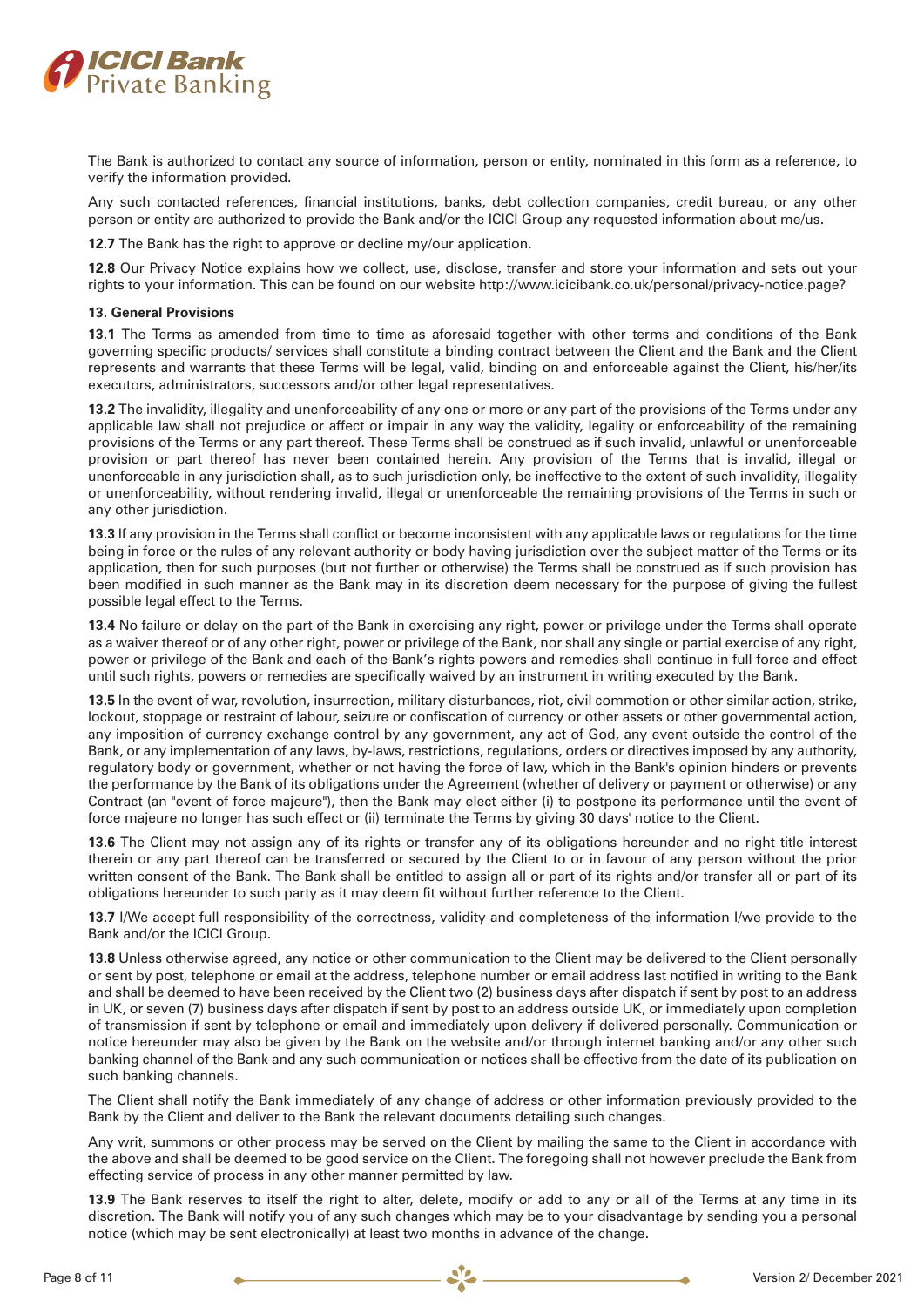

**13.10** The Bank will notify you of any changes which are not to your disadvantage by sending you a personal notice (which may be sent electronically) within 30 days of making such change.

**13.11** The Terms shall be governed by, and construed in accordance with the laws of the UK. The Customers governed by the provisions of these Terms hereby irrevocably agree that the English courts in London shall have exclusive jurisdiction in relation to any legal action or proceedings arising out of or in connection with the said Terms and waive any objection to proceedings in the London courts on the grounds that the proceedings have been brought in the wrong forum. Such submission shall not prejudice the Bank's right to commence action against the Client in any other court/tribunal of competent jurisdiction.

**13.12** In case the Client requires statements with regard to the investment holdings with the ICICI Group, the Client acknowledges that a written request needs to be submitted to the Bank. Unless it is inappropriate for the type of investment or account the Client holds, the Bank will provide the statements either physically or through email for the transactions entered by the Client with the ICICI Group, to the Client communication address / email address as per the Bank's records. The statements shall be subject to respective terms and conditions of the product and services.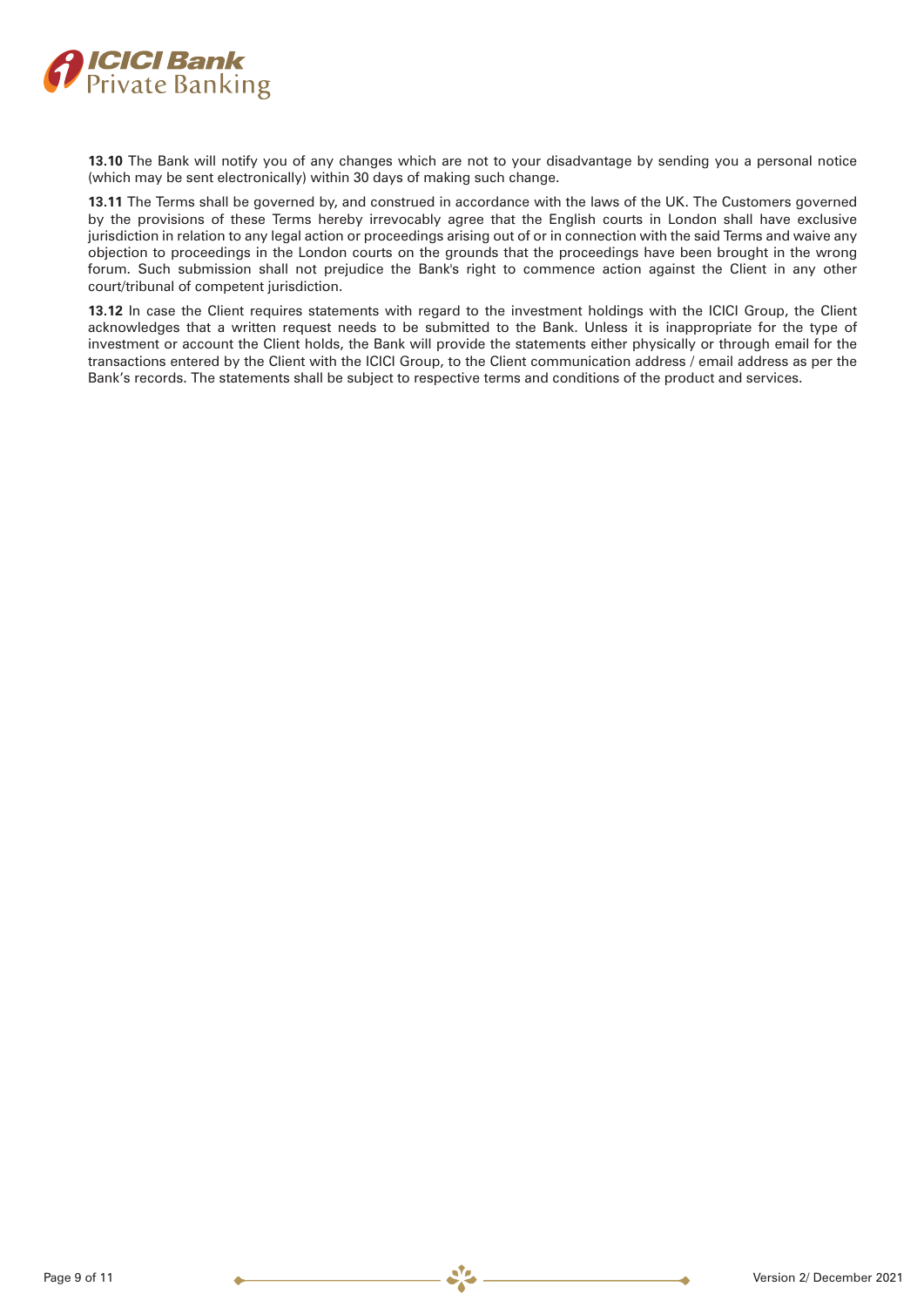

| <b>FOR INDIVIDUALS</b>    | FOR CORPORATES / ESTABLISHMENTS      |  |  |  |
|---------------------------|--------------------------------------|--|--|--|
| Name of Applicant 1:      | Name of Authorised Signatory 1:      |  |  |  |
| Signature of Applicant 1: | Signature of Authorised Signatory 1: |  |  |  |
| Name of Applicant 2:      | Name of Authorised Signatory 2:      |  |  |  |
| Signature of Applicant 2: | Signature of Authorised Signatory 2: |  |  |  |
| Name of Applicant 3:      | Name of Authorised Signatory 3:      |  |  |  |
| Signature of Applicant 3: | Signature of Authorised Signatory 3: |  |  |  |
| Name of Applicant 4:      | Name of Authorised Signatory 4:      |  |  |  |
| Signature of Applicant 4: | Signature of Authorised Signatory 4: |  |  |  |

 $-25 -$ 

| Date:  |  |  |  |  |
|--------|--|--|--|--|
| Place: |  |  |  |  |

۰